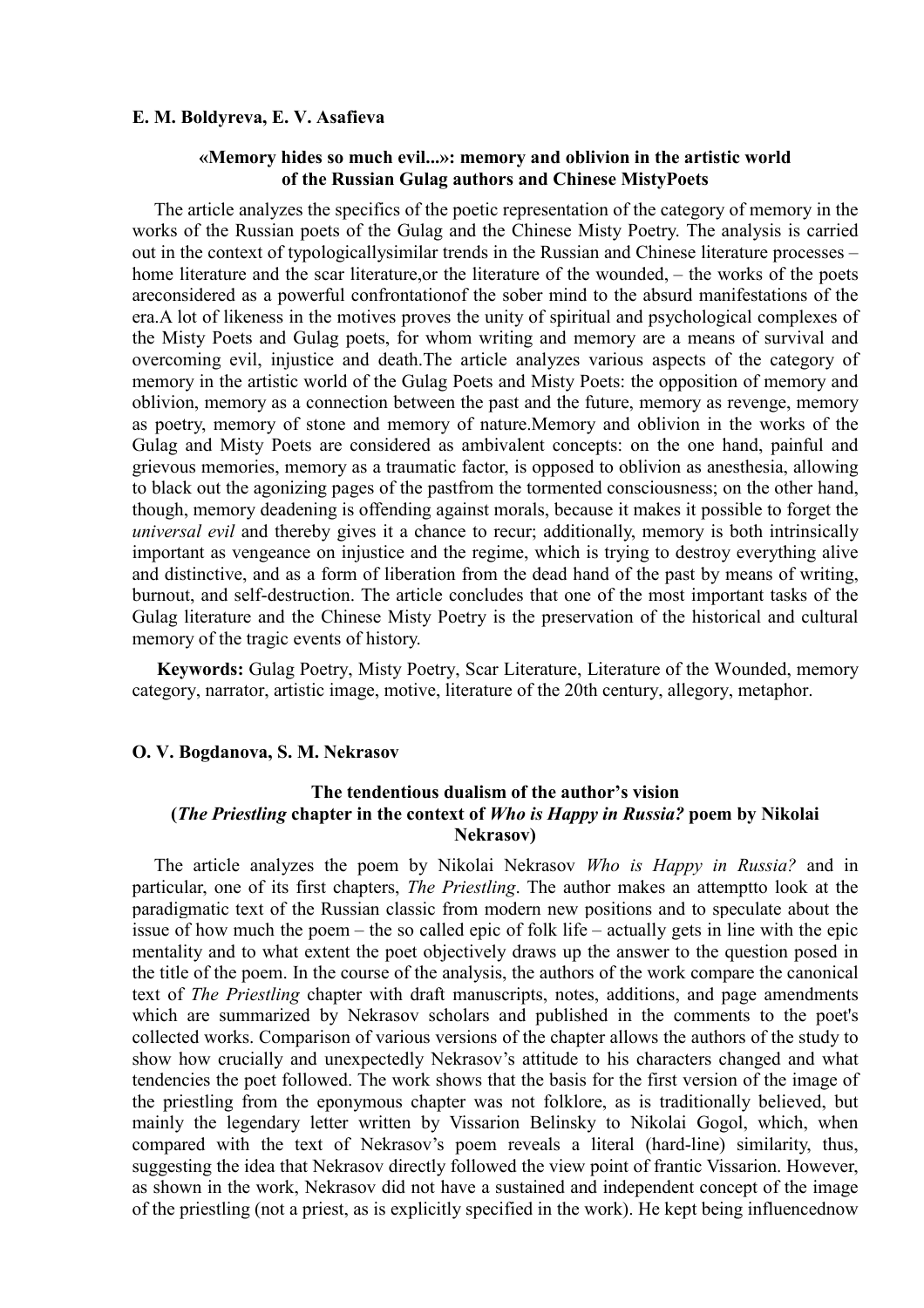by one ideological ally, then by another.So, the article evidentiates that the final image of the priestlingin the poem was formed under the influence of another icon – Nikolai Dobrolyubov, a priest's son himself. It was he, as you can judge from the text, who helped Nekrasov to rectify the final features of the character in the chapter *The Priestling*. The article concludes that Nekrasov's early pseudonym –Perepelsky– continues to be invisibly present during the poet's work on *Who is Happy in Russia?*and finds its semantic motivation in it: Nekrasov was notable for his talent to change his point of view and readiness to follow the dominant tendency (a commercially profitable one, according to Mikhail Makeev).Thus, the total of the tendentious factors accompanying the text of the poem as a whole and The Priestling chapter in particular, and their instability, allow the author of the article to speak about the reduced folk – objective and epic – potential of the poem.

**Keywords:** Russian literature of the 19th century, Nikolai Nekrasov, *Who is Happy in Russia*  poem, author's position, ideological dualism, axiological instability.

#### **A. A. Fedotova**

# **Parody in N. A. Nekrasov's prose of the 1840s**

The article deals with the question of studying N. A. Nekrasov's works from the viewpoint of modern literary approaches. The relevance of the research appears obvious and immediate with the 200 anniversary of the writer's birthday coming soon. This article analyzes Nekrasov's prose of the 1840s that has been poorly studied so far. The research centers around the comic novel «Makar Osipovich Random». The story is considered from the viewpoint of the creative dialogue the writer holds with the prosaic literature of romanticism which flourished in the 1830s. The central problem of the article is Nekrasov's reception of romantic literature in the framework of individual creativity. The article explores the multi-style space of Nekrasov's text in which a parody of a romantic layer is adjacent to descriptive fragments created in the spirit of natural school that increasingly interested the writer. The main aspects (compositional, narrative, figurative) of poetics in the story are considered. It allows the reader to see how and for what purpose the writer actualizes certain clichés of romantic literature. The result of the research is a detailed analysis of the ideas concerning the problems and poetics of early Nekrasov's prose, the mechanisms of enriching the writer's works with intertextual concepts, the originality of his receptive strategies. The author of the article concludes that there are two main stylistic layers in the story: parody-romantic and socio-physiological. There is no complex compositional relationship between them but they are adjacent, sometimes even contrasting one another. The narrator's heterogeneity makes the reader constantly switch from one style to the other and only guess at the author's point of view until the moralizing end of the work where Nekrasov dots the i's and crosses the t's. Nekrasov's parody is not intrinsically valuable but serves to assert new social ideals «by contradiction». There are no heroes in the novel who could be described as «positive». The author takes on this role expressing his thoughts with the help of an implicit narrator.

**Keywords:** Russian literature of the XIX century, N. A. Nekrasov, romanticism, natural school, genre, narrative, reception, motif.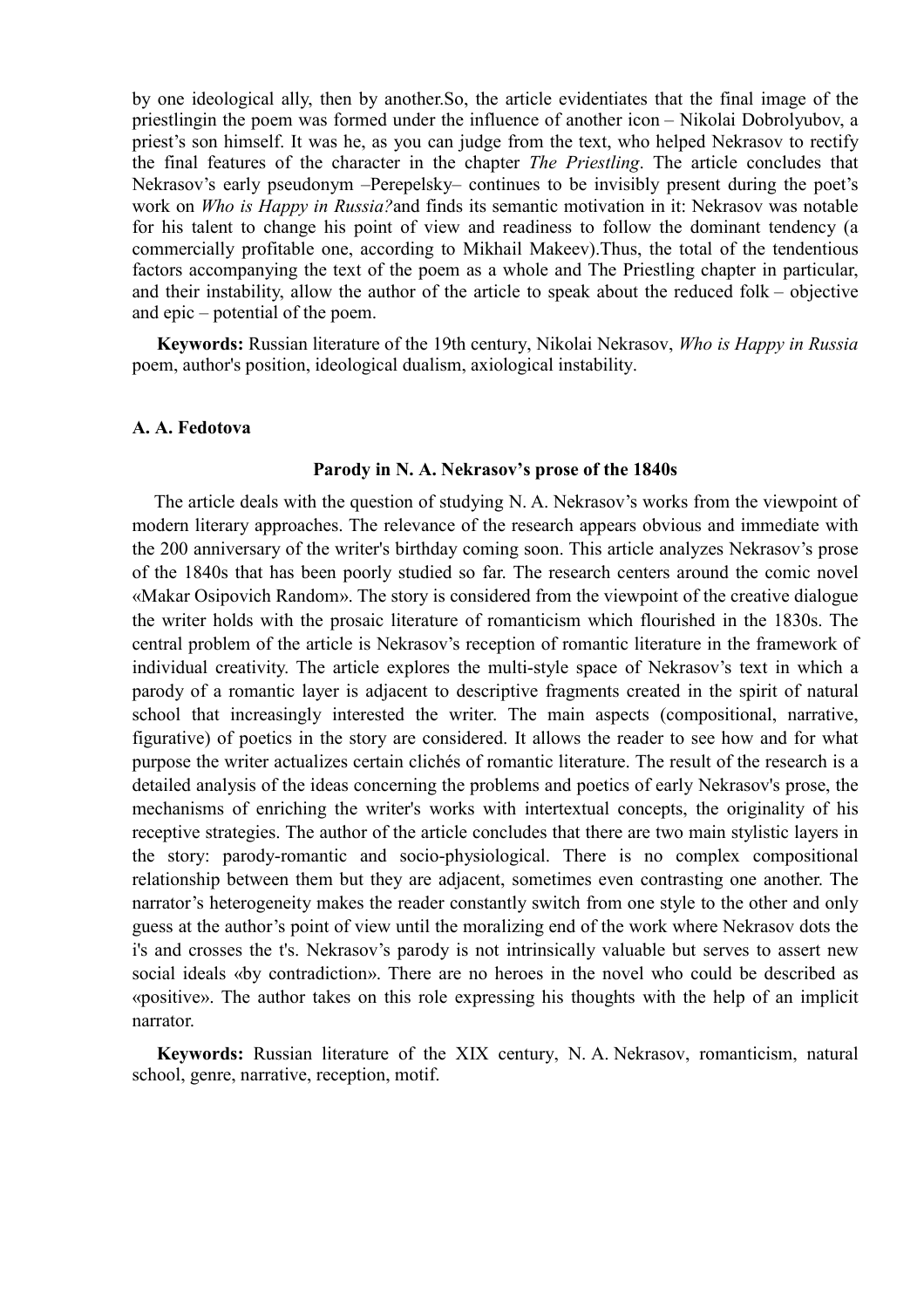### **Y. A. Filonova**

### **Description of a disabled boy's inner world in A. A. Likhanov's story «The Boy who Feels No Pain»**

The article is the first one to present a complex study of the specific features of psychologism in one of A. A. Likhanov's recent stories – «The Boy who Feels No Pain» (2009). The inner world of a disabled boy – a hero type entirely new for the writer – has never been in the focus of previous literary research, which defines the novelty and relevance of the study in hand.

The author indicates that the life of a disabled child has rarely been used as the subject of literature for children and young adults. In this regard A. Likhanov's story can be put into comparison with «Kostya+Nika=» by T. Sh. Kryukova and «Remedial Class» by E. V. Murashova.

In contrast to the works of T. Kryukova and E. Murashova, A. Likhanov's story is not sentimental creating a realistic image of a child facing most severe challenges. Patience is the core of his character. Loneliness as well as isolation from the outer world and peers makes him turn his attention to reading, communing with nature and communicating with adult family members. The boy's vivid imagination, scrutiny of and reflection on trivial matters allow him to see unusual and surprising things hidden from ordinary people's eye. His power of observation, empathy and sensitivity to nature expand the boundaries of the boy's world.

The writer uses a direct form of psychological characterization, where the boy himself is revealing his inner world. The psychologism techniques comprise first-person narration; hero's verbal expression of feelings, description of behaviour and its motives; indication of the state of mind through speech nuances (including inner speech), details of the material world, portraits and scenery; metaphors revealing thoughts and feelings; colour rendering.

**Keywords:** рsychologism, A. A. Likhanov, forms and techniques of psychologism conveyance.

### **N. S. Korotkova**

# **Mythologism varieties in L. E. Ulitskaya's novels**

The article considers L. E. Ulitskaya's novels in terms of their ability to represent elements of mythological perception and description of reality. The objective was to identify the specific ways of constructing a novel-myth in the writer's creative work. The main method of literary text analysis is mythopoetic, adopted to the interpretation of elements of the author's mythological worldview reflected in the texts of her novels. It can be claimed that L. E. Ulitskaya has produced two types of mythologism representation. In the first one, the writer narrates in two planes – real and mythological depicting each of them as a full-fledged structural (compositional) element of the text. This type of mythologism is presented in «The Kukotsky Enigma» in which two narrative planes coexist – the real and the surreal, mythological realized through the image of Elena Kukotsky. The second type is mosaic mythologism where the writer introduces numerous myth elements into the text (plot devices, images, motifs etc.) combining them, as parts of a mosaic, in a complex, holistic picture of the narrative. This variety of mythologism is presented in the works «Sonechka», «The Big Green Tent», «Jacob's Ladder». The elements of the mythological mosaics in the above works are presented through plots and images from Christian and classical mythology, mythologemes of home and family, the Crimean myth, the mythology of water. The author's skill is manifested in her ability to combine these seemingly fragmented mythological elements that merge and intertwine in Ulitskaya's texts creating a holistic picture of the author's neo-mythology. The article concludes with the statement of L. E. Ulitskaya being motivated by a desire to construct her own mythological space.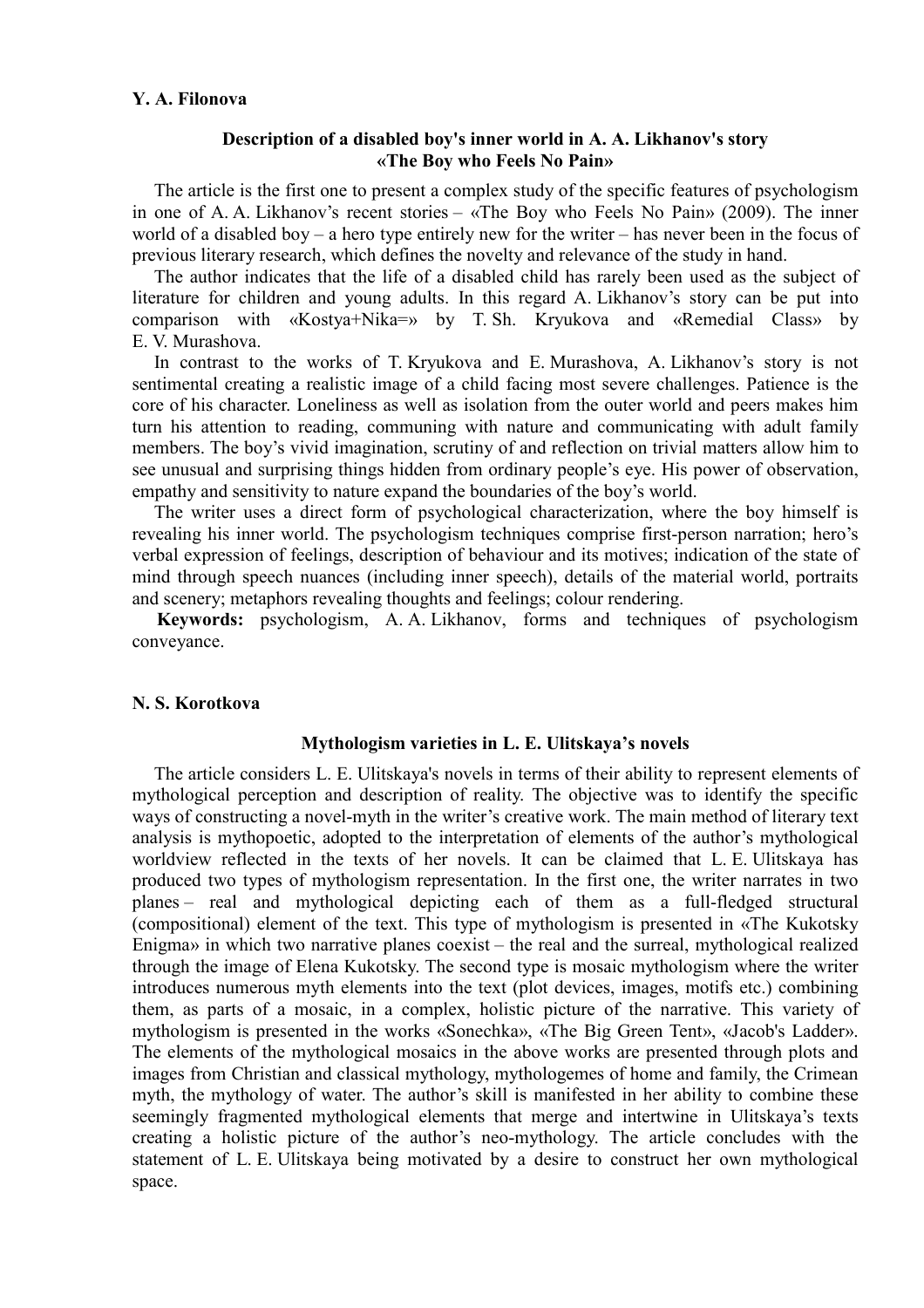**Keywords:** myth, mythology, mythologism, mythological space, Russian literature, novel, Lyudmila Ulitskaya.

#### **E. I. Beglova**

### **Internal source of the russian literary language vocabulary development in the XX–XXI centuries**

The subject of the research is dialect, colloquial, vernacular and neological vocabulary as a source of enrichment of Russian literary vocabulary in the Soviet and post-Soviet periods. To justify the prominent role of the Russian non-standard vocabulary in the development of the Russian literary vocabulary, the author uses the Russian Dictionary of Language Extensions by A. I. Solzhenitsyn as well as his novella «Matryona's Place» whose language is an artistic reflection of the writer's opinion on the dialect, colloquial and outdated vocabulary.

The research objective is to investigate into the Russian literary language vocabulary development with non-standardized primordial means: dialect, colloquial, vernacular and neological vocabulary in the Soviet and post-Soviet periods.

The novelty of the study is thus seen in the examination of the usage of dialect, colloquial and vernacular vocabulary as well as neologisms as a source of the Russian literary language vocabulary replenishment during the XIX–XXI centuries. The study was conducted on the material of the Explanatory Dictionary of the Live Great Russian Language by V. I. Dal, the Russian Dictionary of Language Extensions by A. I. Solzhenitsyn as well as Solzhenitsyn's work of fiction. The opinions of modern linguists and writers reflecting their views on the problem of Russian vocabulary development based on the language internal resources are analyzed.

The demand for the research materials in the realms of lexicology, stylistics and lexicography determines its practical value. The theoretical relevance of the study is seen in addressing the problem of the Russian literary language development on the basis of the language internal resources as well as the development of idiostylistics.

**Keywords**: dialect vocabulary, colloquial and vernacular words, neologisms, the Russian Dictionary of Language Extensions, A. I. Solzhenitsyn, Russian literary language vocabulary development, language of a work of fiction.

#### **M. A. Fokina**

#### **Metaphorical features of characters in short novel «Duel» by A. P. Chekhov**

The article presents a philological analysis of metaphorical language means that determine the stylistic originality of Anton Pavlovich Chekhov's short novel «The Duel» (1891). The purpose of the study is to identify the structural-semantic and pragmatic properties of literary metaphors that describe the characters and provide the semantic integrity of the third-person narrative. The study of the short novel image structure takes into account its subjective speech organization: a narrative monologue; literary dialogues, internal and indirect speech of the characters; inner monologue combining the verbal plans of the narrator and the characters. The pragmatic potential of the analyzed language units is manifested in their active influence on the compositional and denotative organization of the narrative. The key metaphorical images created by the lexical-phraseological and syntactic means of the language are characterized. The article also analyzes anthroponymic and zoonymic metaphors as well as genitive constructions which serve as expressive self-characteristics and inter-characteristics of the short novel characters. Metaphorical means of creating a textual antithesis are given particular attention, which provides insight into the main conflict of the narrative: the clash of opposing life aspirations of the main characters. Dominant metaphors bring together the separate compositional parts of the literary text and create a common narrative space enhancing the dynamics of action. Dialogization of the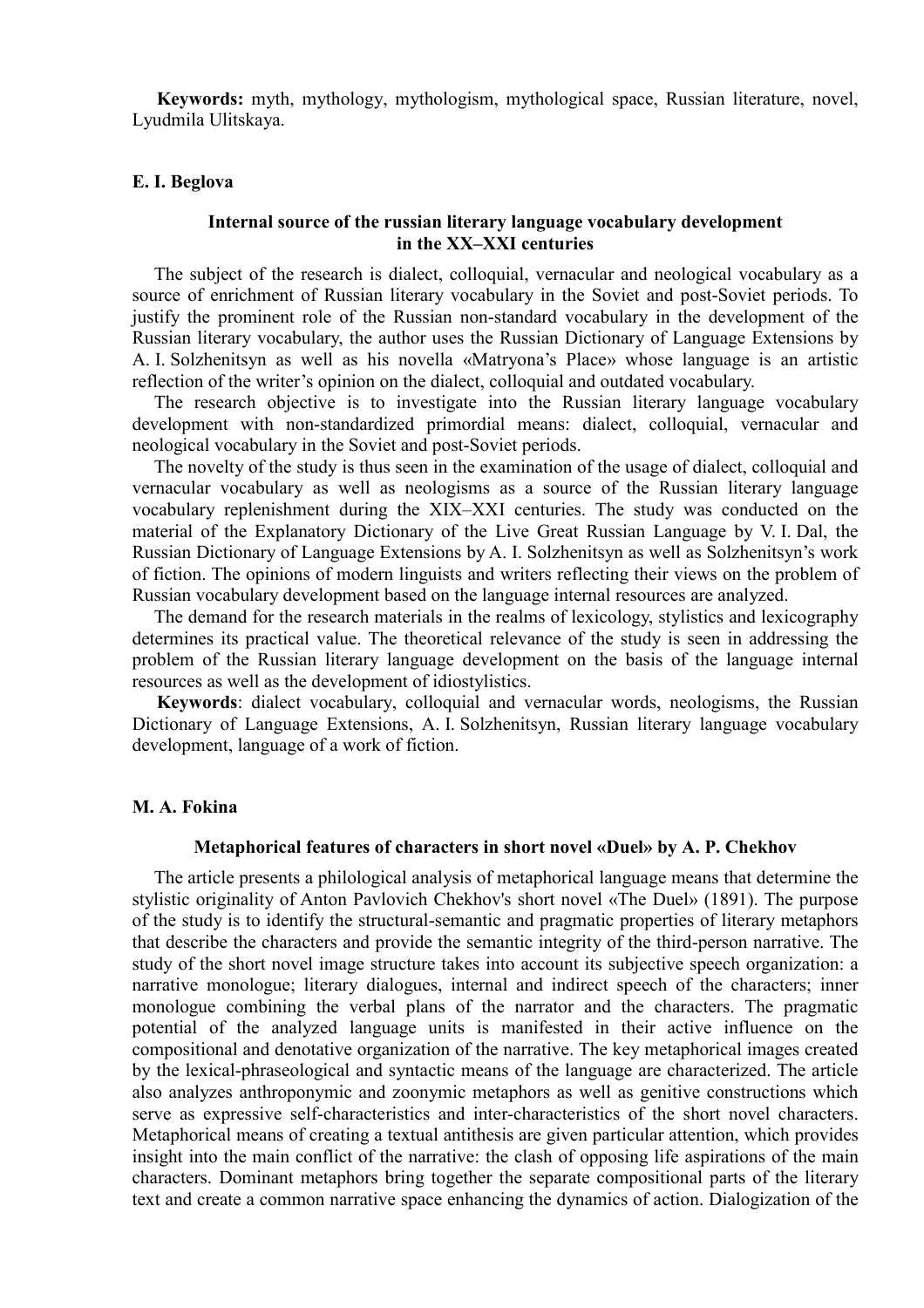narrative monologue is achieved by the inclusion of intertextual elements (names of writers and literary characters) and the use of inner monologue revealing itself through an active interaction of the narrator's speech and that of the characters. The psychologism of the third-person narration is created by extensive textual repetitions and gradation series of words, contextual synonymy and antonymy, evaluative vocabulary and phraseology, which forms the emotiveness of the literary text conveying the drama of the depicted events and the complex internal state and emotional tension of the characters. The metaphorical means under study perform a number of interdependent text functions: characterological, conceptual, emotive, text-forming and styleforming. Based on the study of metaphor characteristics of A. P. Chekhov's «A Duel», the author undertakes to systematize the figurative means and methods of verbal expressiveness that possess a high pragmatic potential and ensure structural and semantic unity of the literary narration.

**Keywords**: metaphor, semantic dominant, opposition, antithesis, gradation, anthroponym, zoonym, genitive construction, pragmatic potential.

### **Jiang Yuan**

# **Representation of short** *happiness* **in tragic life through nomaination and predication means**

### **in N. S. Leskov's novella «Lady Macbeth of the Mtsensk district»**

The study of nomination and predication means in the language of fiction remains a topical research area that enriches the knowledge of Linguistics (more broadly, Philology) on the peculiarities of idiolects and idiostyles as well as the distinguishing features of creative thinking that generates images of specific literary works. The objective of the current research is to consider the means of nomination and predication used by N. S. Leskov in the «Lady Macbeth of the Mtsensk District» to represent the concept of «Happiness» allowing the author to portray the tragic life and reveal the essence of the main character Katerina Izmailova's image, deemed significant in the above respect. The nomination and predication means of the text have not been previously addressed in terms of semantic-stylistic and conceptual approach. Based on methods of observation and targeted sampling, lexical units with the semantics of 'feeling' are identified and analyzed. Such units play an important stylistic role in the description of characters and their actions conveying the author's assessment (including the implicit one) and serving means of representation of the «Happiness» concept significant for the ideological and artistic planes of the novella. It is established that the main means of nomination in the text are nouns, with the help of which N. S. Leskov recreates the atmosphere of merchant life and customs which determines the chain of tragic events in the life of Katerina Izmailova – from finding short happiness to meeting a terrible death. Lexemes with the semantics of 'feeling' *(heart, feeling, love*, etc.) become most significant for character development. It is concluded that the choice of nomination and predication means thoroughly depends on the author's message and approach to the solution of the aesthetic and pragmatic task seen in explaining that misfortune and tragedy are caused by the substitution of a creative sense of love with disastrous passions.

**Keywords:** the language of fiction, idiolect, idiostyle, N. S. Leskov, «Lady Macbeth of the Mtsensk District», means of nomination and prediction, semantics of 'feeling', the concept of «Happiness».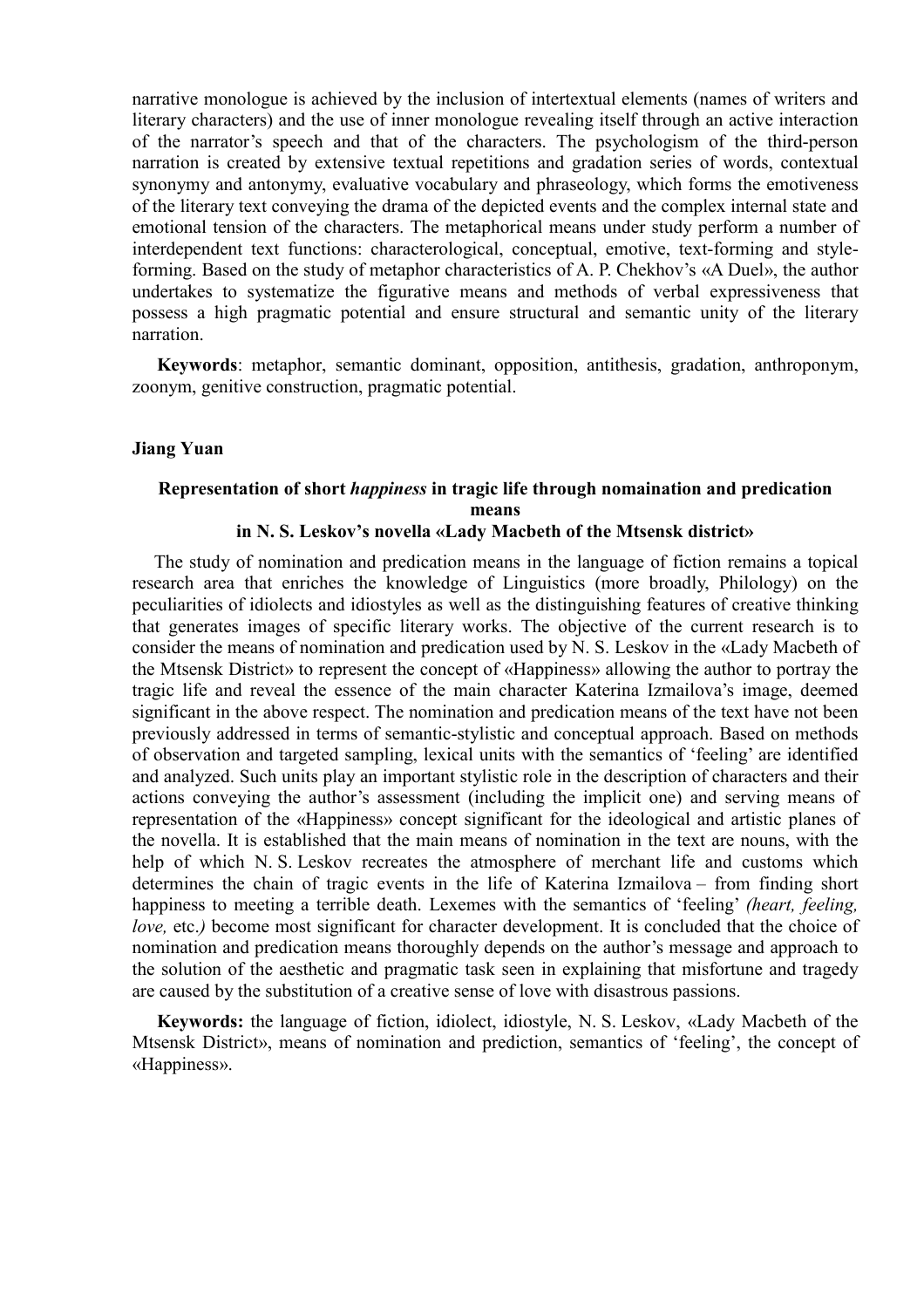# **E. V. Brinyuk**

# **Representation of concept of «human» in creolized educational texts for learners of russian as a foreign language**

The article examines the linguistic aspect of creolized educational texts (official educational editions) serving a major vehicle for conveying the content and functions of the concept of «Human» to the learners of Russian as a foreign language. The author analyzes the basic works on the concept problem in modern linguistics using them as a methodological basis of the research. Special attention is given to the definitions of words belonging to the «Human» concept cluster deemed important for the Russian language and culture provided by Russian dictionaries. A comprehensive analysis of the verbal and non-verbal components of creolization as well as their role in the elucidation of the above concept to foreign recipient-students of Russian is conducted. The article presents an authorial classification of lexical sets identified in the course of research that are chosen by textbook writers to convey the concept of «Human» in textbooks and manuals on Russian as a foreign language. Based on the analysis of creolized educational texts, the most frequent lexemes representing the above concept in educational publications are described. The author uses the following research methods: analysis and synthesis of the material collected in the process of targeted selection of creolized educational texts, comparative method, method of observation (monitoring), and method of counting creolized educational texts designed for the learners of Russian as a foreign language. The article may be of practical significance for further study and analysis of Russian as a foreign language coursebook texts in terms of their relevance and educational value, as well as for revealing the linguistic and cultural potential of creolized educational texts.

**Keywords:** concept, «Human», creolized text, verbal and nonverbal elements of creolization, Russian as a foreign language, educational text.

# **M. N. Kulakovsky**

# **Clarifying functions of parenthetic constructions in literary text**

The article focuses on the use of parenthetic constructions with a clarifying function in the literary text structure. The study is based on works of the Russian literary prose of the first half of the 20th century (novels and stories by M. Ageev, M. A. Aldanov, A. Bely, I. A. Bunin, E. I. Zamyatin, I. A. Ilf and E. P. Petrov, V. V. Nabokov, M. A. Osorgin, B. A. Pilnyak, M. I. Tsvetaeva) and texts of the contemporary Russian literature of the recent decades (works of E. G. Vodolazkin, B.Kenzheyev, A. A. Matveeva, I. F. Sakhnovsky, T. Solomatina, L. E. Ulitskaya). The article analyzes the basic trends of studying parenthetic constructions (in terms of gender linguistics, delinearisation of speech, link of parenthetic constructions to the main content of the utterance, chronotopos organization, peculiarities of their use in texts representing certain genres and literary movements). The article points out the most typical functions of parenthetic constructions with regard to clarifying information, addresses the question of their correlation with different text levels, and defines their role in the general structure of a literary text. It is noted that such constructions specify the concept presented in the scope of the main context by referring to its form or kind or emphasizing its most important notional component. The following functional types of parenthetic constructions can be distinguished in terms of way of clarification: constructions expressing direct explication, explication via component enumeration, explication by exemplification, explication via component exclusion, explication via informative extension, explication-accentuation via component repetition.

**Keywords:** parenthetic constructions, literary text, functional types of parenthetic constructions, time plan, interaction of speech plans, clarifying information, detailization,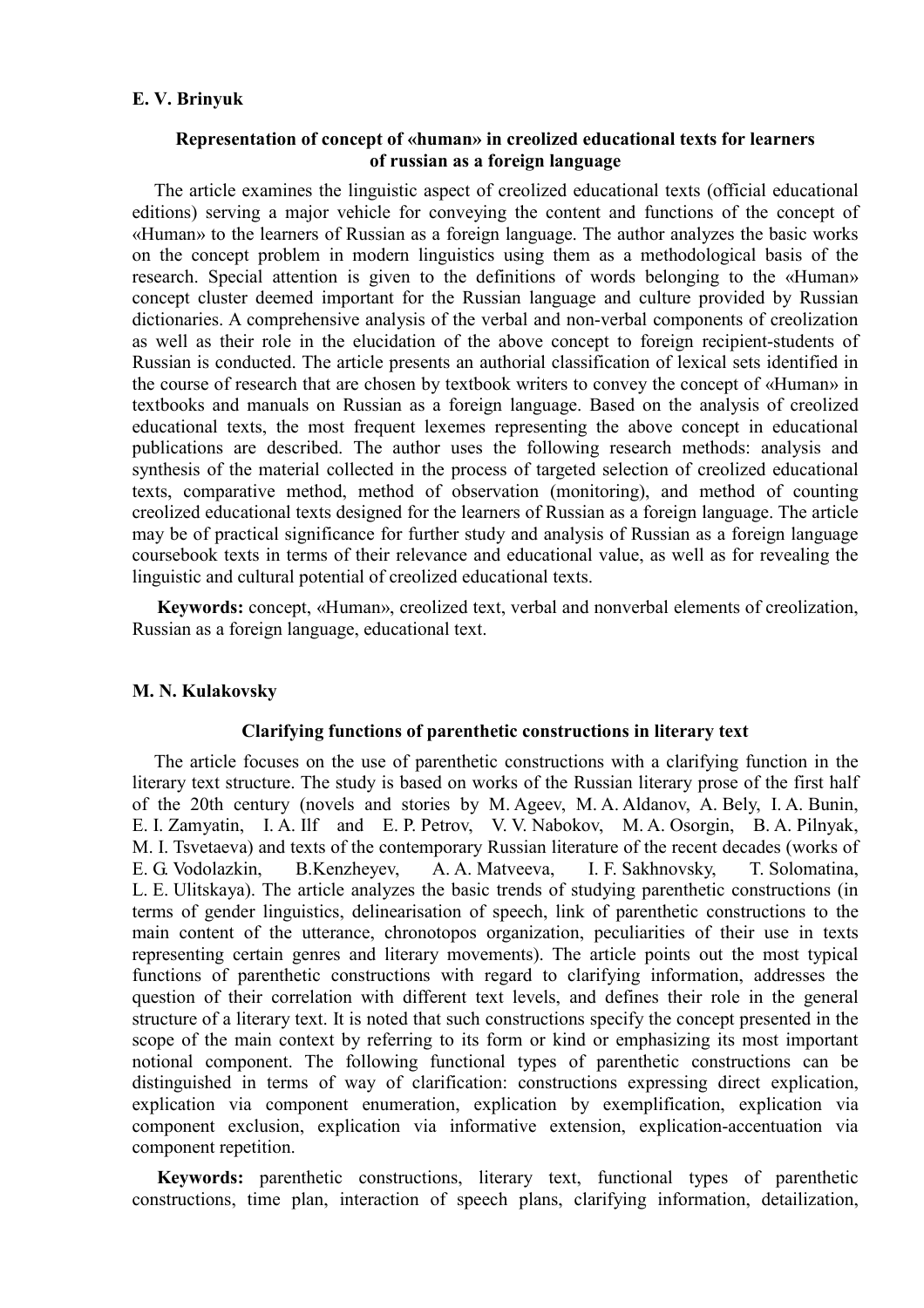informative extension, repetition, comic effect.

### **E. M. Melnikova, S. S. Metyolkina**

#### **Degree forms of absolute qualitative adjectives in modern speech**

The article focuses on the problem of absolute qualitative adjectives forming degrees of comparison, which is among the most active processes in Russian grammar. Absolute qualitative adjectives denote qualities which cannot be expressed in a greater or smaller degree. The work presents analysis of semantic and grammatical features of non-standard forms of absolute qualitative adjectives and explores possible reasons for such form spreading in modern speech. The source of the language material is the Russian National Corpus database and the so-called 'spoken-written language' of the Russian Internet space. The four types of non-standard forms of absolute qualitative adjectives are equally spread in modern speech. Their examples can be found in the informal language of forums, blogs, social networks, as well as in mass media texts and literary works. Among the reasons for the increasing popularity of non-standard degree forms the following deserve consideration: a speaker's effort to express their individual creativity, especially an ability to create language play; a growing tendency to make speech more expressive and to hyperbolize the estimates as well as save speech efforts. The absolute qualitative adjective in any given degree of comparison can keep its direct meaning, the graduation of the feature being frequently accompanied by a semantic shift: the adjective loses the meaning of absolute quality in consequence of metaphorical and metonymical usage, or when used in its special (technical) meaning.

**Keywords**: absolute qualitative adjectives, forms of degrees of comparison, language play, active processes in grammar, linguistic norms, language usage, non-standard forms.

# **D. S. Trukhanova**

#### **Government hour as communication event in russian parliamentary discourse**

In the Russian bicameral Parliament, the government hour is a public form of interaction between the executive and the legislative branches of power intended for the latter to implement the parliamentary control function. Extralinguistic factors define the communicative behavior of the government hour participants which features intentional and strategic complexity. The analysis of official transcripts and video records of government hours in the State Duma and the Federation Council allows for defining typical characteristics of the government hour as of a communication event, the analysis done via use of a synergy of research methods. The study has shown that in a ritualized parliamentary discourse the government hour is a pre-planned communication event held in accordance with a fixed plan at a specific time and built around a specific topos. Different structural elements of the government hour communication event are characterized by different degrees of orientation towards text. An increasing level of dialogics is observed at the point when invited officials answer the parliamentarians' questions. In is in this part of the government hour that the invited officials are in a vulnerable position. For the purpose of positive self-presentation, reduction of vulnerability and enhancement of positive credibility, the invited officials use various strategies and tactics implemented through a variety of language tools. The characteristics shared by government hour (communication) event in the State Duma and the Federation Council allow us to consider the ad hoc discourses of the two chambers of the Russian parliament as a single communicative space.

**Keywords:** institutional discourse; political discourse; parliamentary discourse; government hour; communicative event; mitigation.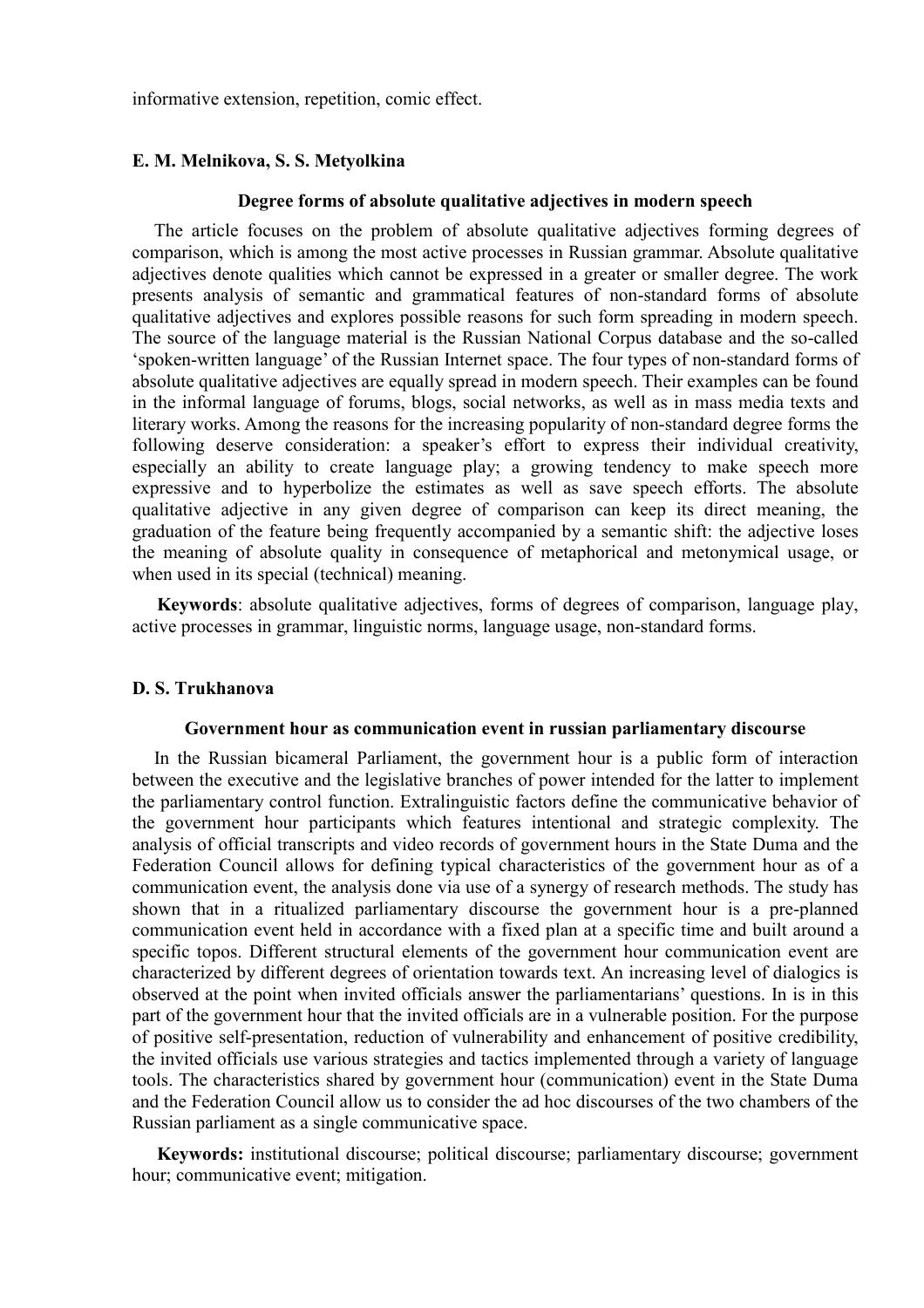### **G. M. Vishnevskaya, A. A. Abyzov**

### **'Canadianism' as a specific locally determined language entity (lexicographic approach to meaning and use)**

The article deals with the lexicographical aspect of *Canadian English* in the context of language globalization and language contact. *Canadianism* is viewed by Canadian lexicographers as a diverse and complex entity which is manifested, on the one hand, in Canadian English speech continuum as a *canadianism* proper or as a *northamericanism*, and on the other, as an English *canadianism*, or a French *canadianism*. The authors touch upon a controversial problem of defining the borders and the meaning of the divergent linguistic units in *Canadian English* and *French Canadian.* Canadian lexicographers are trying to differentiate the locally marked linguistic entities from the corresponding language units of English and French spoken in other countries. The scholars point out the fact of predominant use of local language units in Canada. Canadian lexicographers also debate the issue of differentiating the use of canadianisms by American and Canadian English language speakers. The main factors named by Canadian lexicographers for determining the term *canadianism* are discussed and analyzed.

**Keywords:** lexicography, language contact, a canadianism, a northamericanism, an English canadianism, a French canadianism, a national variety of English, Canadian English.

### **V. N. Stepanov, E. N. Zarina**

#### **Maxim as a speech genre in social media: from saying to meme**

Based on the identified category features, their functions and communicative significance for the social media, the authors are focused on the transformation of maxim as a speech genre in the social media. Maxim, an ancient type of saying, is currently taking a prominent place as a replicated meme, which it is highly convenient for due to its brevity. The modern type of the maxim-meme is no longer a concise form of philosophical and ethic wisdom, but rather a text of mass culture, a storage and accumulation of potential meanings. Replication and multiplication of potential and actual meanings in a maxim serve commercial purposes since public attraction to meme-running web pages results in their authors earning a certain capital – social or communicative. A powerful suggestive and provocative potential of maxims-memes makes them a perfect «bait» for the so called hype that attracts rapt attention to the web page where they are posted rather than to the saying itself. The exceptional simplicity of saying creation provides for their popularity in the social media and allows for replicating the genre model after which new maxims can be coined. Modern maxims encountered in the social media still present the speakers' generalized experience. However, going through the communicative (technological) «filters» of mass communication channels they turn into a reflection of social experiences of certain groups and communities rather than that of the speaker's personal practices.

**Keywords:** maxim, saying, post, meme, social media, transformation, speech genre, provocative, media text.

# **O. V. Lukin**

# **Role of german linguists in the formation of I. A. Baudouin de Courtenay's scholarly views (marking the 150th anniversary of his introductory lecture at university of St Petersburg)**

The article is devoted to the linguo-historiographical context of the lecture given by I. A. Baudouin de Courtenay on the occasion of his appointment as private assistant Professor at the Department of comparative linguistics of Indo-European languages at Saint Petersburg University on December 29, 1870. In 1867-68, after graduating from the Warsaw Main School,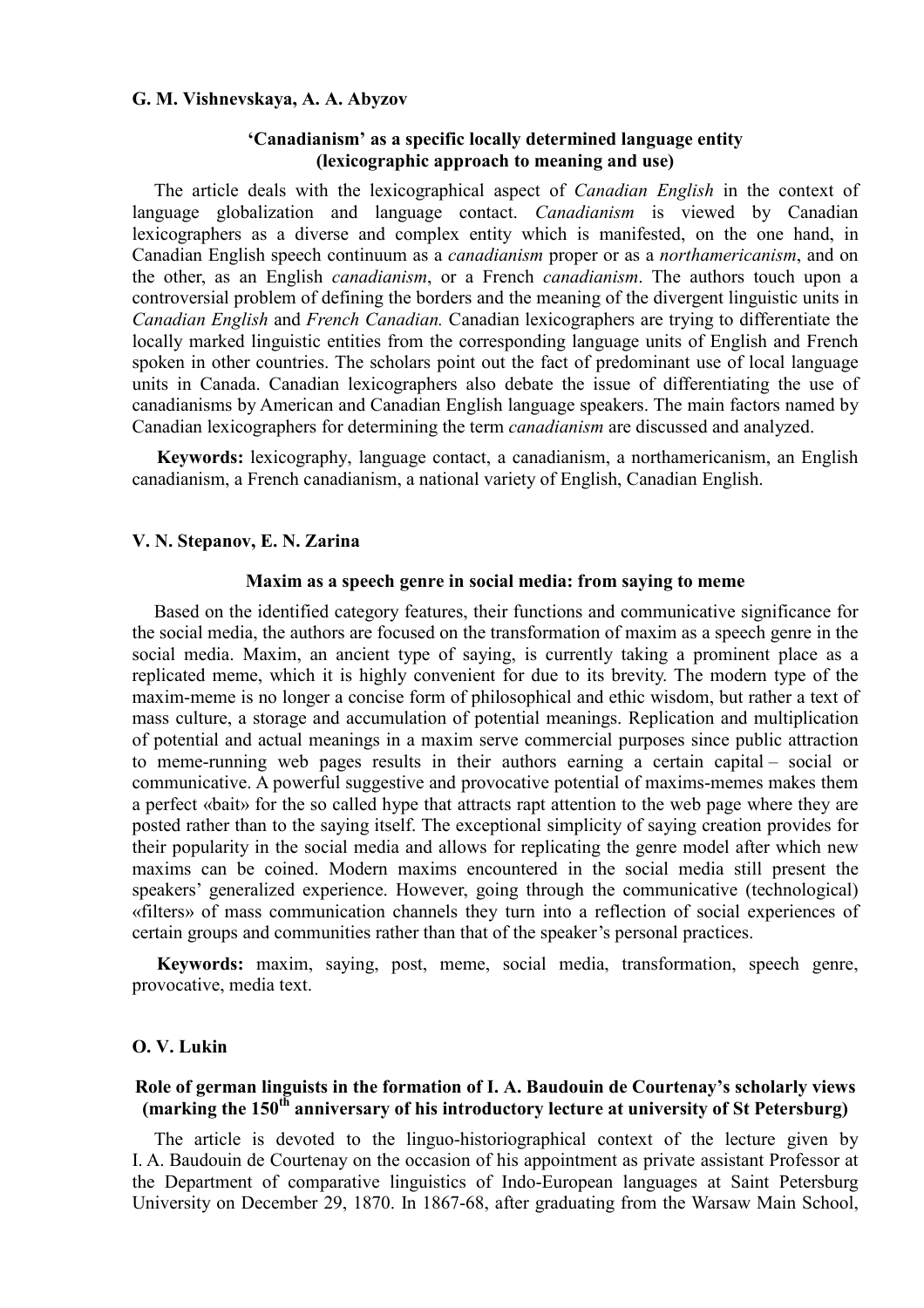the young scientist was sent to Germany for two semesters. A significant influence on the formation of his linguistic views was exerted by German linguists whose lectures he listened to during his trip and whose works he knew well. Among them were A. Schleicher, the founder of the naturalistic direction in linguistics, E. Haeckel, a famous naturalist and philosopher, A. Weber, a major specialist in Sanskrit literature and the Sanskrit language and A. Leskien, the founder of the Leipzig neogrammarian school. In 1870, eleven works by I. A. Baudouin de Courtenay were published, a large work «A few cases of the action of analogy in the Polish declension» (*Einige fälle der wirkung der analogie in der polnischen declination*) among them. Seven articles were also published in the magazine «*Beiträge zur vergleichenden Sprachforschung auf dem Gebiete der arischen, celtischen und slawischen Sprachen»*, as well as a book «On the Old Polish Language Prior to the 14th Century». In his introductory lecture, published later as a separate booklet, the young private assistant Professor refers to the works of not only such famous linguists as J. Grimm, A. Schleicher, Th. Benfey, G. Kurtius, and J. Schmidt, but also to less well-known scientists (Ch. G. Voigtmann, E. Förstemann), showing knowledge of contemporary German linguistic literature. The author of the article does not deny the influence of German authors on the formation of the linguistic views of the young scientist, but highlights an idea that I. A. Baudouin de Courtenay did not follow this or that school of thought, but developed his own original ideas which were first expressed in his introductory lecture.

**Keywords:** linguistic historiography, linguistics, Jan Niecisław Ignacy Baudouin de Courtenay (13.03.1845-3.11.1929), Russia, Germany, neogrammarians, 19th century.

# **L. A. Gunko**

# **Structure of code switches in Peter Mayle's novels «The Marseille Caper» and «The Corsican Caper»**

The author examines the structural features of code switches in two novels – «The Marseille Caper» and «The Corsican Caper» written by the modern British writer Peter Mayle. The Matrix language of multilingual utterances is English, while the Embedded language is French. A codeswitch is an alternate use of units of one language within an utterance in another language in a single conversation. Two groups of code-switches are distinguished: those in the bilingual characters' speech and those in the author's speech. Peter Mayle has used different types of codeswitches in the bilingual characters' speech to emphasize their bilingual competence when they switch from English to French in various communicative situations. Different types of codeswitches have been identified: intersentential, intrasentential – within a phrase (insertions, embedded language islands), clause-switches and tag-switches. The author of the article has found 502 units of code-switches in the two novels, with 263 units being represented in the author's speech and 238 units – in the bilingual characters' speech. The study has shown that the intrasentential type occurring within a simple sentence is the most frequently used code-switch type characteristic of both the bilingual characters' and the author's speech, the embedded language islands being predominant.

**Keywords**: code-switches, bilingualism in fiction, bilingual speech, insertion, embedded language island, the Matrix language, the Embedded language.

#### **A. G. Stolyarova**

### **Peculiarities of time perception from the perspective of grammar structures**

The subject of the article is the semantics of the past tense grammemes in Russian and Korean languages. The author aims to describe and compare sets (ranges) of grammatical meanings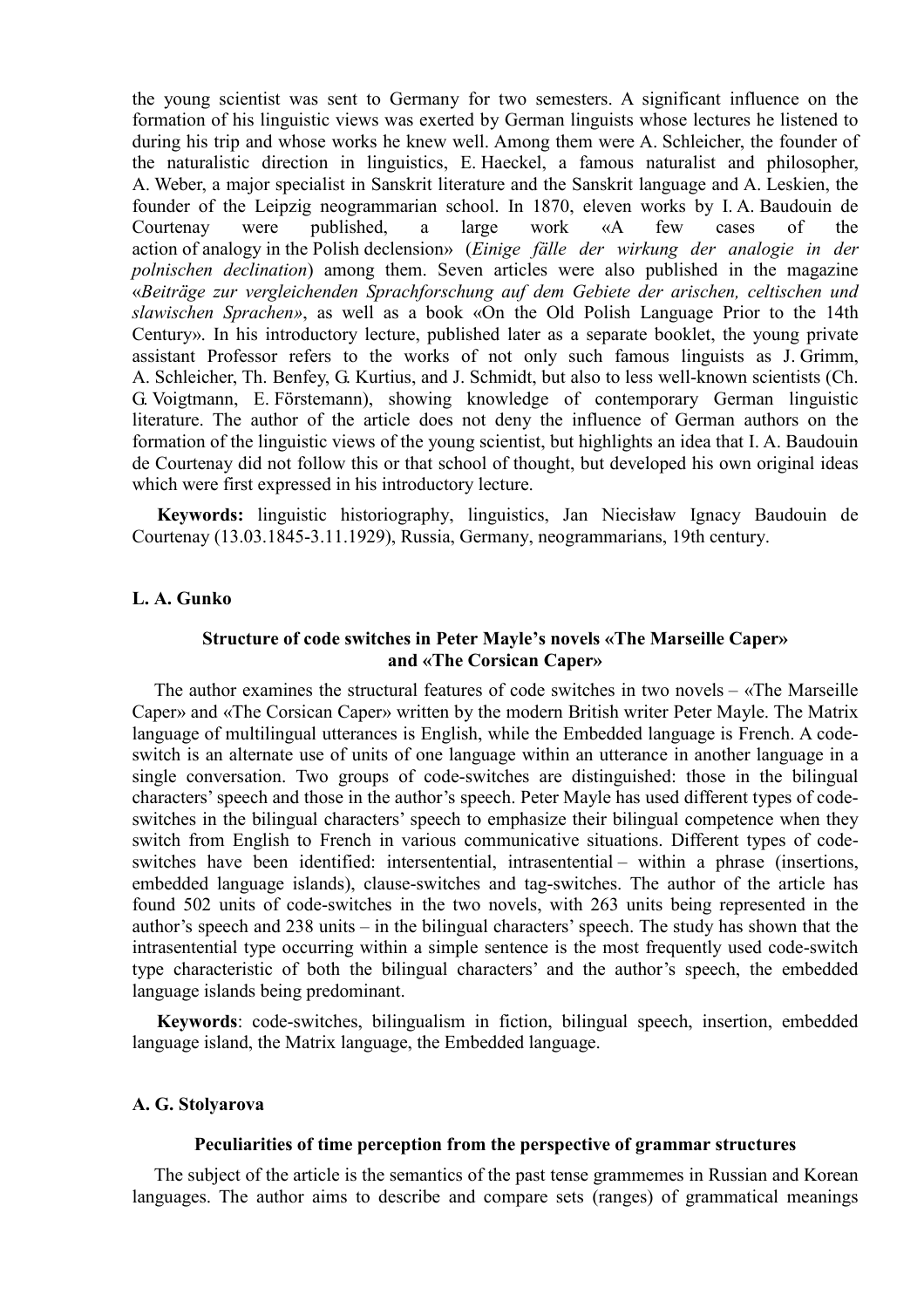expressed by Russian and Korean forms of the past tense. The objective of the research is to identify the features of how grammatical structures of different languages express temporal meanings. In the author's opinion, such work could form the basis for a conceptual study on the features of time perception. The study is based on the material of Russian and Korean explanatory and grammar dictionaries: «Russian Grammar» edited by N. Y. Shvedova (Vol. 1), «Korean Language» by Lee Ikseop, Lee Sanok and Choi Wan, «Korean as a Foreign Language. Grammar dictionary» by Paek Pong Cha et al. The study which is a consistent description of semantic possibilities of the past tense grammemes in Russian and Korean allows for concluding that the Korean past tense grammeme is semantically much more complex than the corresponding grammeme in Russian. Unlike the Russian grammeme which is formed within the framework of the indicative mood closely related to the verb aspect meanings and implements the principle of connectedness/disconnectedness to the moment of speech, Korean grammeme combines both real and unreal (epistemic modality, evidentiality) meanings, distinguishes forms and their meanings by the principle of presence/lack of a resultant state lasting up to the moment of speech, and ranks past events by the degree of certainty.

**Keywords:** time, grammeme of the past tense, grammatical meaning, Russian language, Korean language, verb aspect, epistemic modality, evidentiality, indicative mood.

#### **T. S. Zlotnikova, M. A. Soboleva**

#### **Duality motif in Dina Rubina's artistic world**

The ambivalence of the world model and the dualism of human consciousness have long been discussed by men of science and culture. From antiquity to the present day it has also been addressed by writers, their works featuring a multiple reality (duality or «multi-world») and presenting images of character doubles. Of particular importance is the fact that duality as a motif runs through the life of literary characters representing the realm of art: actors, writers, and artists. The problem of duality has generated considerable academic interest with nearly all researchers recognizing its strong reference to myth. However, the studies of the issues and themes defining the author's personality lack consistency. In this article which presents a research based on the material of Dina Rubina's trilogy «People of the Air» («Style of Leonardo», «Petrushka's Syndrome», «White Dove of Cordova») an attempt is made to explore the duality motif in the artistic work of a popular modern writer, author of many books. The study of Dina Rubina's trilogy allows us to hypothesize that the duality motif is to be observed on four levels: the novel titles, the narrative and compositional level, the subject level, as well as the introduction into the text of the image of a character double. Peculiar features of a genius' self-fulfillment are also pointed out. The results obtained allow for the conclusion that the duality motif realized through a special type of hero becomes the key to understanding the author's world picture in their selected works.

**Keywords:** duality, artistic creativity, motif, genius, world picture, mirror image, Dina Rubina.

### **N. A. Khrenov**

#### **Challenge of World War II: role of culture in its overcoming**

The article deals with the question of the Russian Revolution and post-revolutionary era in the history of Russian civilization. As a part of cultural and philosophical studies, it continues a series of papers which analyze the extreme situation arising from the Russian Revolution (1917) and considered here a clash of civilizations. It peaked in World War II. When considering all the aspects and outcomes of the war, it is necessary to conceive it as a clash between the civilization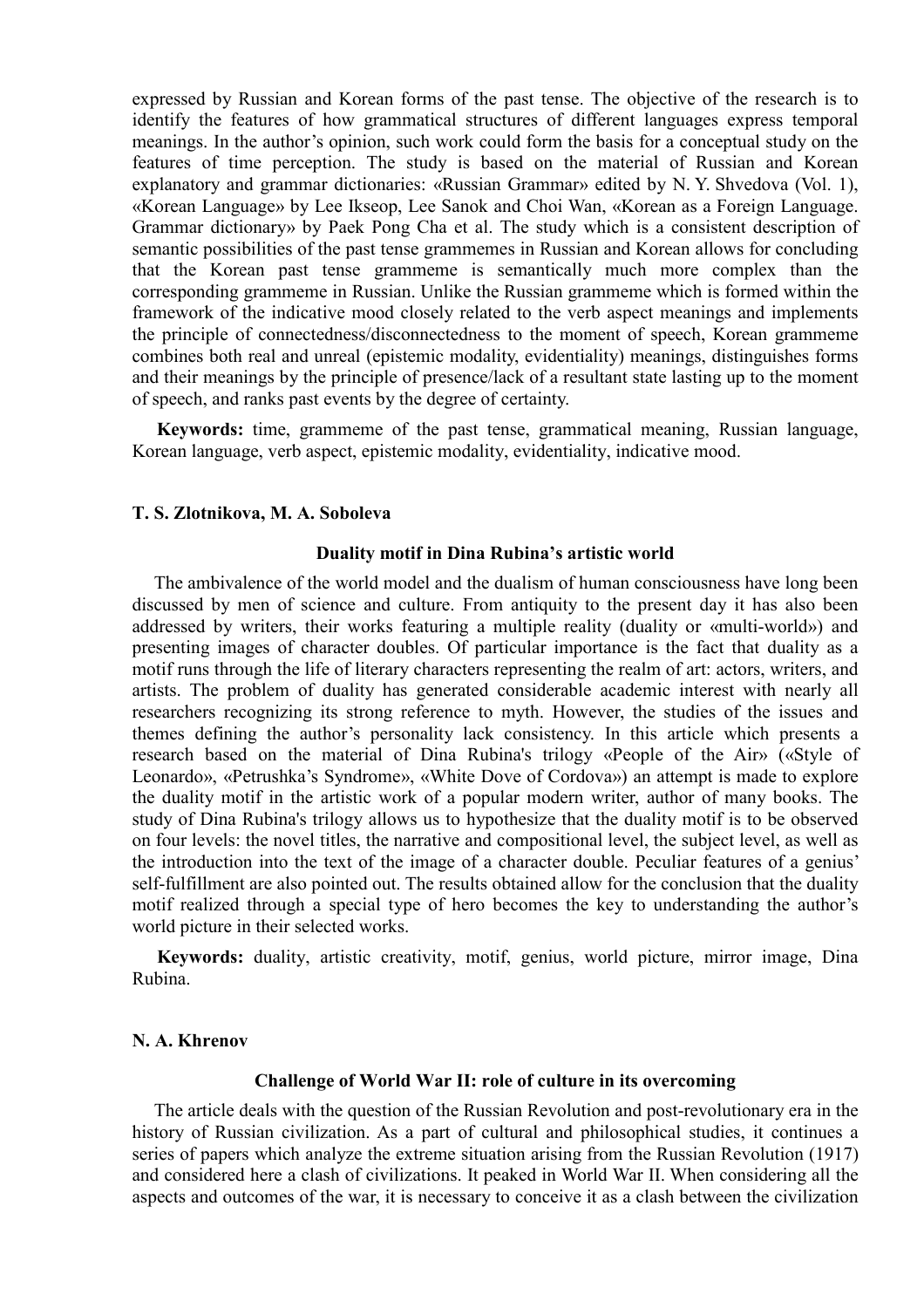featuring dynamic development and bringing to life the Modern Project (this naturally refers to the West) and the civilization upholding the traditions stemming from Byzantine Empire which declined in XV century, the civilization whose development rate differed significantly from that of the West. This extreme situation was a real challenge for Russia which it was to overcome. Thus, a question arose, whether Russian civilization would survive. This question could only be addressed in terms of a creative approach. In the early days of human history it was the 'cultural heroes' that provided the appropriate answer whereas later, in secular societies, it was the prerogative of the elite members. In Russia it was the leader who was traditionally expected to tackle it and he did find the answer. It was the rehabilitation of the so-called imperial complex which means that the Byzantine tradition helped to save Russian civilization in the extreme situation. However, resorting to this the leader betrayed the idea of freedom which had been impetus for the Revolution outbreak. This implied what is called totalitarianism. The article looks beyond the leader's individual contribution to the solution of the civilization clash issue. The author argues that the creative approach was not of individual nature. At least, the issue cannot be reduced to it. The solution was found by the people in their culture. The author's contribution to the understanding of the civilization clash issue consists in reflecting on this paradox. Thus, using the example of World War II the author offers a universal principle of interaction between history and culture. The author concludes that it is impossible to solve the issue of people's survival and of overcoming an extreme situation without appealing to culture.

**Keywords**: creative approach, Stalin, clash of civilizations, Modern, romanticism, Russian civilization, revolution, culture, war, World War II, people, rehabilitation of history, rehabilitation of religion, boundary situation, Thaw.

# **Zhang Zonghua, Jiang Yanhong**

#### **Russian nobility and east-asian culture in Shanghai (1917-1949)**

This paper is a historical review of the Russian nobility's presence in Shanghai after the October Revolution (1917-1949). It is noted that after obtaining the status of an open city in 1843, the immigration regulations having been demolished, the city became an attractive place for forced migrants, adventurers, fortune-seekers and merchants, including Russian tradesmen and manufacturers. The authors claim that mass immigration of the Russian nobility to Shanghai started in 1918, with the whole local population including numerous foreign citizens being against it, the more so as many of the Russian immigrants were without means of support. It is stated that the period following 1924 when diplomatic relations were established between China and the Soviet Union saw differentiation of Russian migrants into the Soviet citizens and the White Russian emigrants. Moreover, representatives of the Russian nobility refused to take Soviet citizenship favouring the citizenship of other countries including China. It is worth noting that having adjusted to local customs at the end of the 1920s, the Russian nobility, now vigorous and well-dressed people, were actively involved in the life of Shanghai. By mid-1930s their population had increased to 20 thousand people. 70 % of the White Russian immigrants had regular jobs with the other 30 % being involved in freelance and criminal activities. The Russian nobility's active participation in Shanghai economic life is proved by their running department stores, small shops including chemist's and hairdressing salons. The article also explores the Russian nobility's involvement in the cultural life of Shanghai, illustrating it by the fact of Shanghai's becoming a literary center of the Russian expatriate community in China. The authors also note the establishment of 3 Russian musical centers including Shanghai symphony orchestra. It is emphasized that the Russian noble immigrants greatly contributed to the development of the educational system of Shanghai. They established 12 general education groups, 5 Russian schools, 12 technical schools, 3 educational institutions for the noble families. The research highlights the fact that the democratic system established in Shanghai by the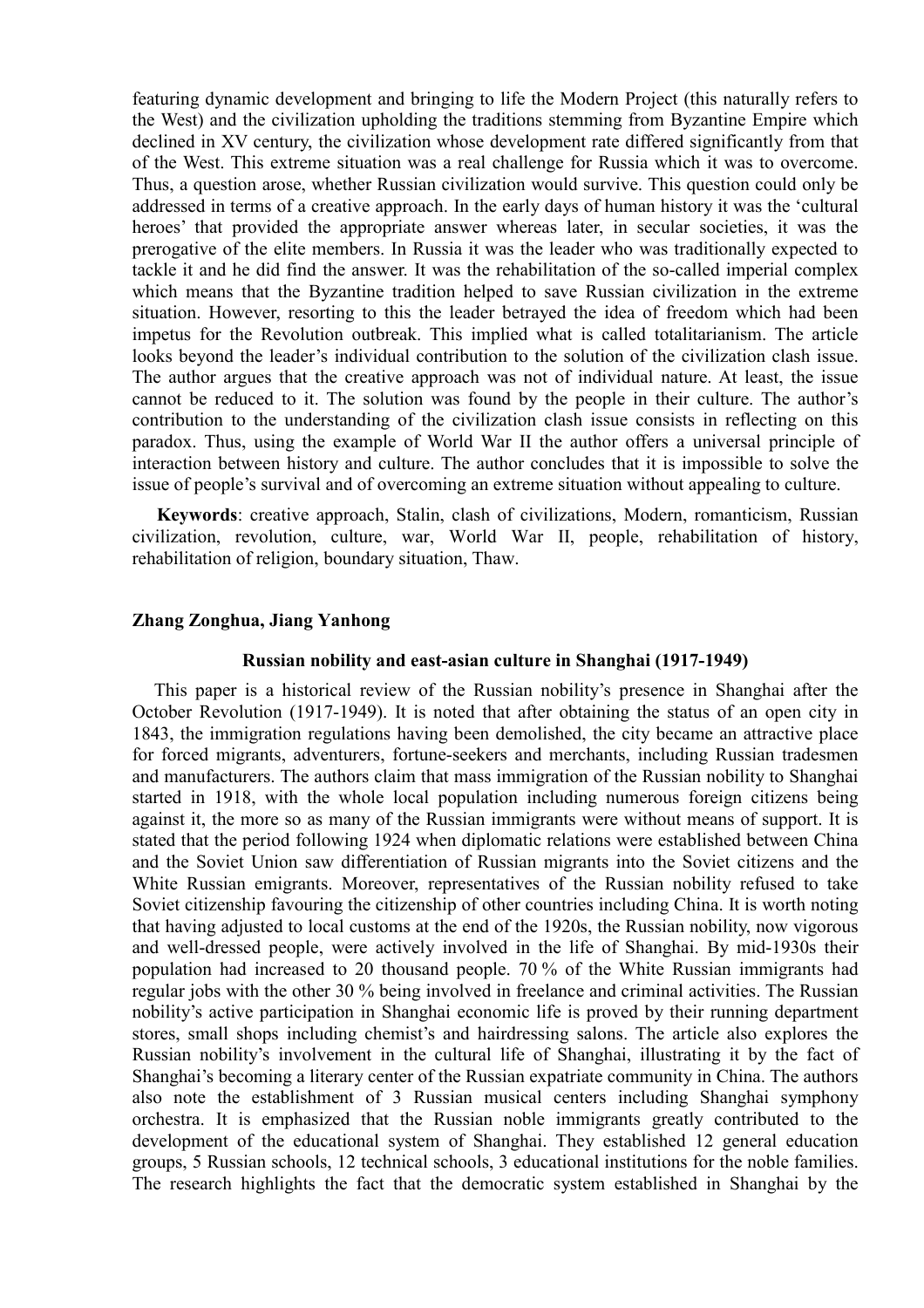capitalist countries of Europe and America gave the Russian nobility relative freedom as well as the opportunity to demonstrate their talents in political, economic and cultural realms.

**Keywords:** October Revolution, Russian nobility migrants, expatriation in Shanghai, success.

# **T. V. Yuriyeva**

### **Icon-painter Pimen Sofronov in Western Europe: development of personal style**

The article presents the first-ever attempt to perform a holistic analysis of the artistic legacy of Pimen Maksimovich Sofronov, the world-known but poorly-studied Old Belief icon-painter and icon-conservator, of his European period of art. The author undertakes to systematize the sketchy data on Sofronov's art, establishing the chronology of his major works and doing preliminary analysis of his personal style. Analysis of the artist's biography along with the artwork of his second, European, period allows for identifying the Paris-Belgian, Serbian and Italian icon complexes reflecting the artist's progressive development and full establishment as an iconpainting master. The study of multiple extant works has led the author to the conclusion that Sofronov's European period was marked by a peculiar personal style. Generally, the artist's style features extreme delicacy of painting techniques achieved through the use of reduced colours and white spaces, shading haloes and distinctive «Sofronov's look». Whereas in his first, so-called Prichudsky, period P. M. Sofronov was greatly dependent on his tutor Frolov and followed the style common to all members of their association, the second, European, period saw him establishing himself an independent artist with his own manner of painting. Future studies will focus on Pimen Sofronov's art and life in the USA.

**Keywords:** icon, Old Belief, icon-painting in XX c., Russian émigré art, the «Icon» association in Paris, the N. P. Kondakov Seminar, P. M. Sofronov.

### **L. A. Tyukina**

#### **Memory and historical memory: term correlation**

The article discusses the issue of memory, memories, historical memory, and mechanisms of their formation both commonly shared and unique. The author uses an integrated approach that allows them to consider memory and historical memory as a special mechanism which ensures the continuity of the society development and the transfer of cultural achievements from generation to generation assuming they are regulated by the society. The historical memory of the society as a whole provides for the continuity of historical development allowing the transmission of memories from generation to generation. The article explores the reasons for the issue of historical memory attracting widespread interest. The very existence of a nation is impossible in the absence of collective memory. The memory is formed on the basis of the memories of each member of a particular society and is a reflection of those events that are becoming relevant or acquiring significance at the moment. Considerable attention is paid to the characteristics of memory research sources as well as the methodological aspects of its reconstruction in research. The article emphasizes the importance of adopting a transdisciplinary approach when studying memory issues. The research is based on the works of Russian and foreign philosophers, cultural scientists, historians and sociologists who study channels of forming images of the past through individual, group and ideological (religious) channels. The article presents the concepts of «commemoration» and «recommemoration», as well as their role in the formation of historical memory images. The analysis of the historical transformation of the role of memory results in the formation of individual and collective historical memory. The memory of an individual is structured and included in the memory of the community to which the person belongs.